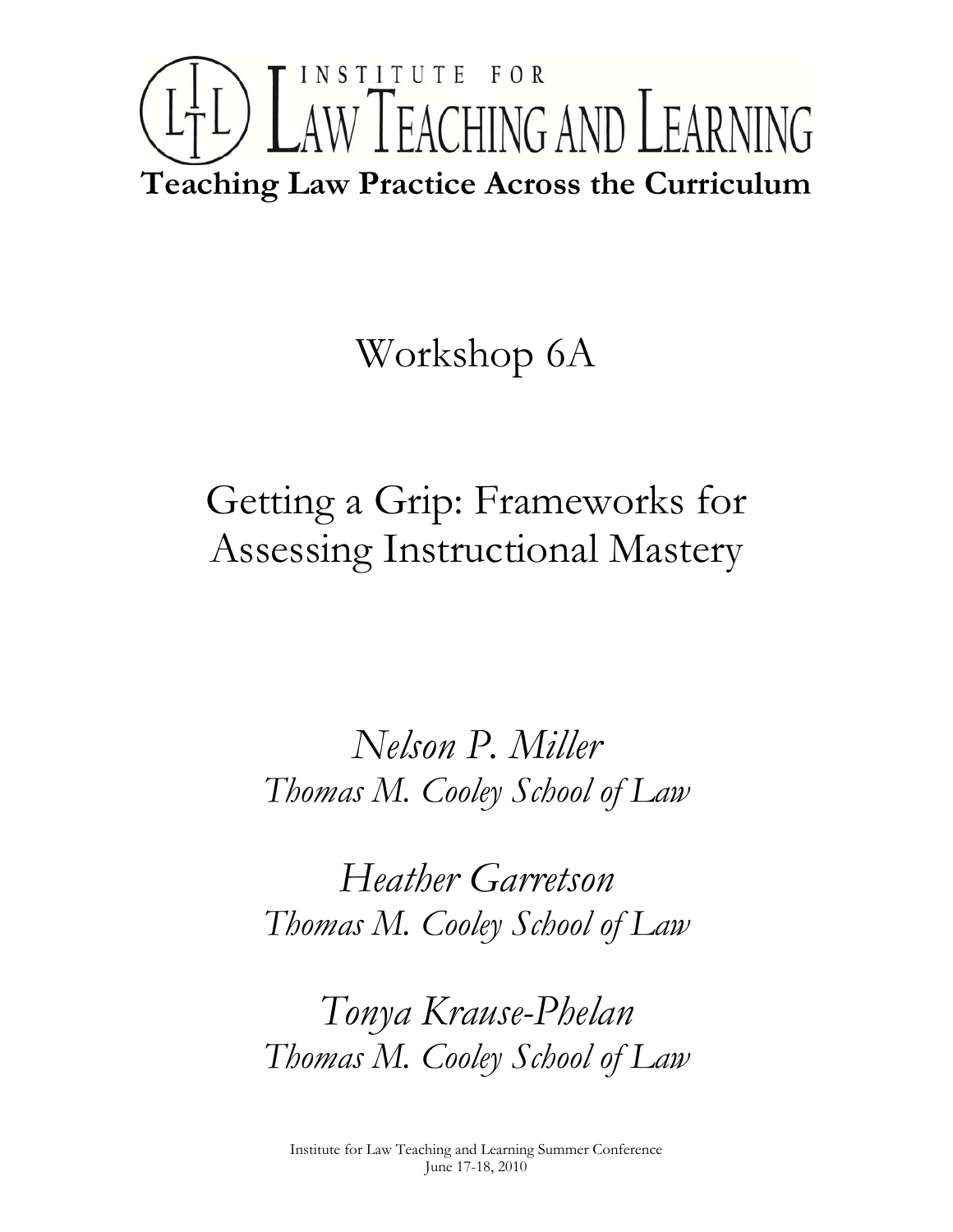

## **EXERCISE #1: Identify Teaching Standards**

## **INSTRUCTIONS:**

In groups, identify standards guiding instruction at your institution. What is their source?

| 2. |                                                                                                                                                                                                                                                                                                                                                                                                                                 |  |
|----|---------------------------------------------------------------------------------------------------------------------------------------------------------------------------------------------------------------------------------------------------------------------------------------------------------------------------------------------------------------------------------------------------------------------------------|--|
|    | 3.                                                                                                                                                                                                                                                                                                                                                                                                                              |  |
|    | $\mathcal{A}$ .                                                                                                                                                                                                                                                                                                                                                                                                                 |  |
|    | $\begin{array}{c c c c c c} \hline \text{S.} & \multicolumn{2}{c }{\text{S.} & \multicolumn{2}{c }{\text{S.} & \multicolumn{2}{c }{\text{S.} & \multicolumn{2}{c }{\text{S.} & \multicolumn{2}{c }{\text{S.} & \multicolumn{2}{c }{\text{S.} & \multicolumn{2}{c }{\text{S.} & \multicolumn{2}{c }{\text{S.} & \multicolumn{2}{c }{\text{S.} & \multicolumn{2}{c }{\text{S.} & \multicolumn{2}{c }{\text{S.} & \multicolumn{2$  |  |
|    | 6.                                                                                                                                                                                                                                                                                                                                                                                                                              |  |
|    |                                                                                                                                                                                                                                                                                                                                                                                                                                 |  |
|    | $8. \qquad \qquad 8. \qquad \qquad 8. \qquad \qquad 1. \qquad \qquad 8. \qquad \qquad 1. \qquad \qquad 1. \qquad \qquad 1. \qquad \qquad 1. \qquad \qquad 1. \qquad \qquad 1. \qquad \qquad 1. \qquad \qquad 1. \qquad \qquad 1. \qquad \qquad 1. \qquad \qquad 1. \qquad \qquad 1. \qquad \qquad 1. \qquad \qquad 1. \qquad \qquad 1. \qquad \qquad 1. \qquad \qquad 1. \qquad \qquad 1. \qquad \qquad 1. \qquad \qquad 1. \q$ |  |
|    | 9.                                                                                                                                                                                                                                                                                                                                                                                                                              |  |
|    | 10.                                                                                                                                                                                                                                                                                                                                                                                                                             |  |
|    |                                                                                                                                                                                                                                                                                                                                                                                                                                 |  |
|    |                                                                                                                                                                                                                                                                                                                                                                                                                                 |  |
|    |                                                                                                                                                                                                                                                                                                                                                                                                                                 |  |
|    |                                                                                                                                                                                                                                                                                                                                                                                                                                 |  |
|    |                                                                                                                                                                                                                                                                                                                                                                                                                                 |  |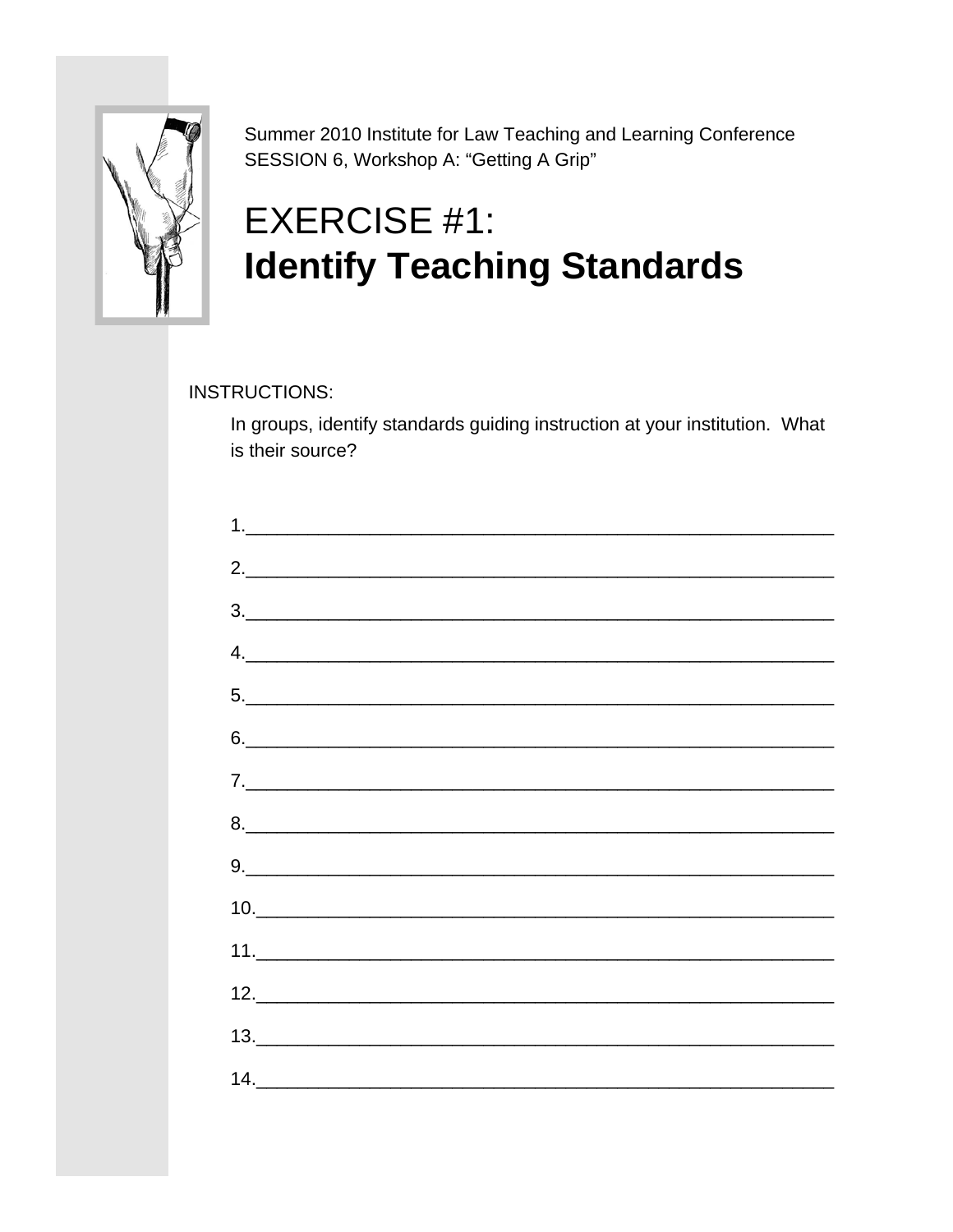

## EXERCISE #2: **Link Evaluations to Mission**

### SAMPLE MISSION STATEMENT:

The Mission of the Law School is to prepare its graduates for entry into the legal profession through an integrated program with practical legal education as its guiding principle and focus. The mission includes providing high-quality legal education and public service to the law school, state, nation, international community, and legal profession, in those fields in which the law school has special expertise.

### **INSTRUCTIONS**

Write on the lines below the words you can identify from the mission statement above (or your school's mission statement) that might comprise teaching standards, goals, or attributes. Then write the letter of the student comments below that match the words you identified.



### STUDENT COMMENTS ON TEACHING EVALUATIONS:

- A. "The professor showed us how law practice worked, not just teaching the rules."
- B. "When I lost faith in my capability, the professor did not allow me to give up!"
- C. "I have never met a more caring person than this professor. Inspiring."
- D. "I was extremely happy with the professor's level of support and overall positive attitude."
- E. "The professor's teaching methods catered perfectly to my needs."
- F. "The class really helped me see the other side of things like I had never imagined."
- G. "Brilliant. The professor knew so much about the subject that it was scary."
- H. "We had fun but were still able to stay focused and ask questions that were important to us."
- I. "The professor had a ton of resources for us. I really liked that I could find what I needed."
- J. "The professor wasn't easy on us but challenged us to do better."
- K. "I like the objectives and rubrics. It was always clear what was most important."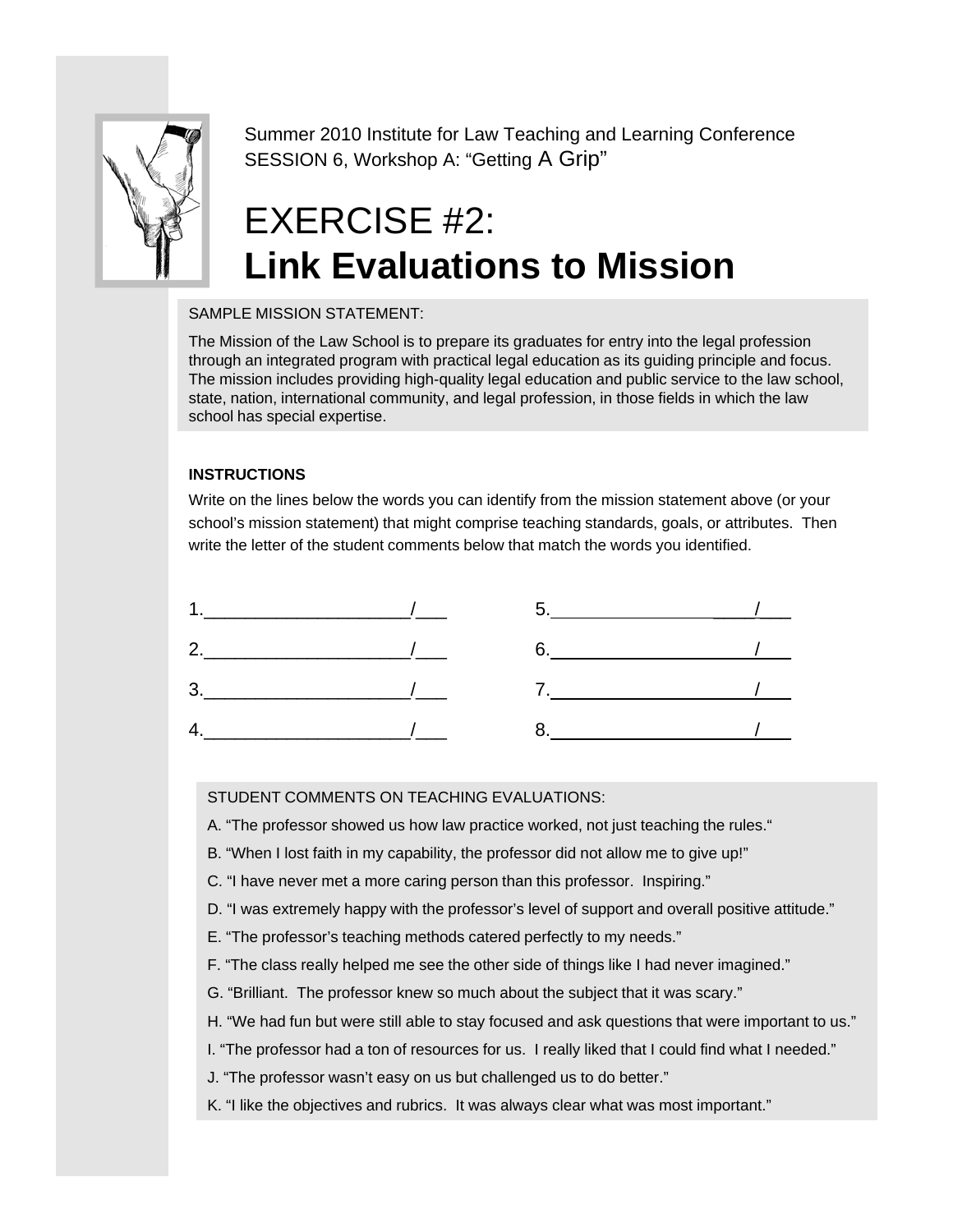

# EXERCISE #3: **Measure Subsidiary Learning**

| 1. Select<br>a course<br>you<br>teach. | 2. Identify a<br>subsidiary skill<br>students miss.                                                                  | 3. Describe<br>evidence of its<br>performance.                                                                                           | 4. Identify the<br>scoring rubric<br>you would use to<br>assess.              |
|----------------------------------------|----------------------------------------------------------------------------------------------------------------------|------------------------------------------------------------------------------------------------------------------------------------------|-------------------------------------------------------------------------------|
| <b>EXAMPLE:</b><br><b>Torts</b>        | Noticing gaps in<br>facts,<br>hypothesizing what<br>might be missing,<br>and reserving<br>evaluation<br>accordingly. | A student writes an<br>essay answer, "We<br>have not been<br>told If, for<br>instance, it was,<br>then the claim would<br>[evaluation.]" | A final-exam score-<br>sheet awarding points<br>for "abductive<br>reasoning." |
|                                        |                                                                                                                      |                                                                                                                                          |                                                                               |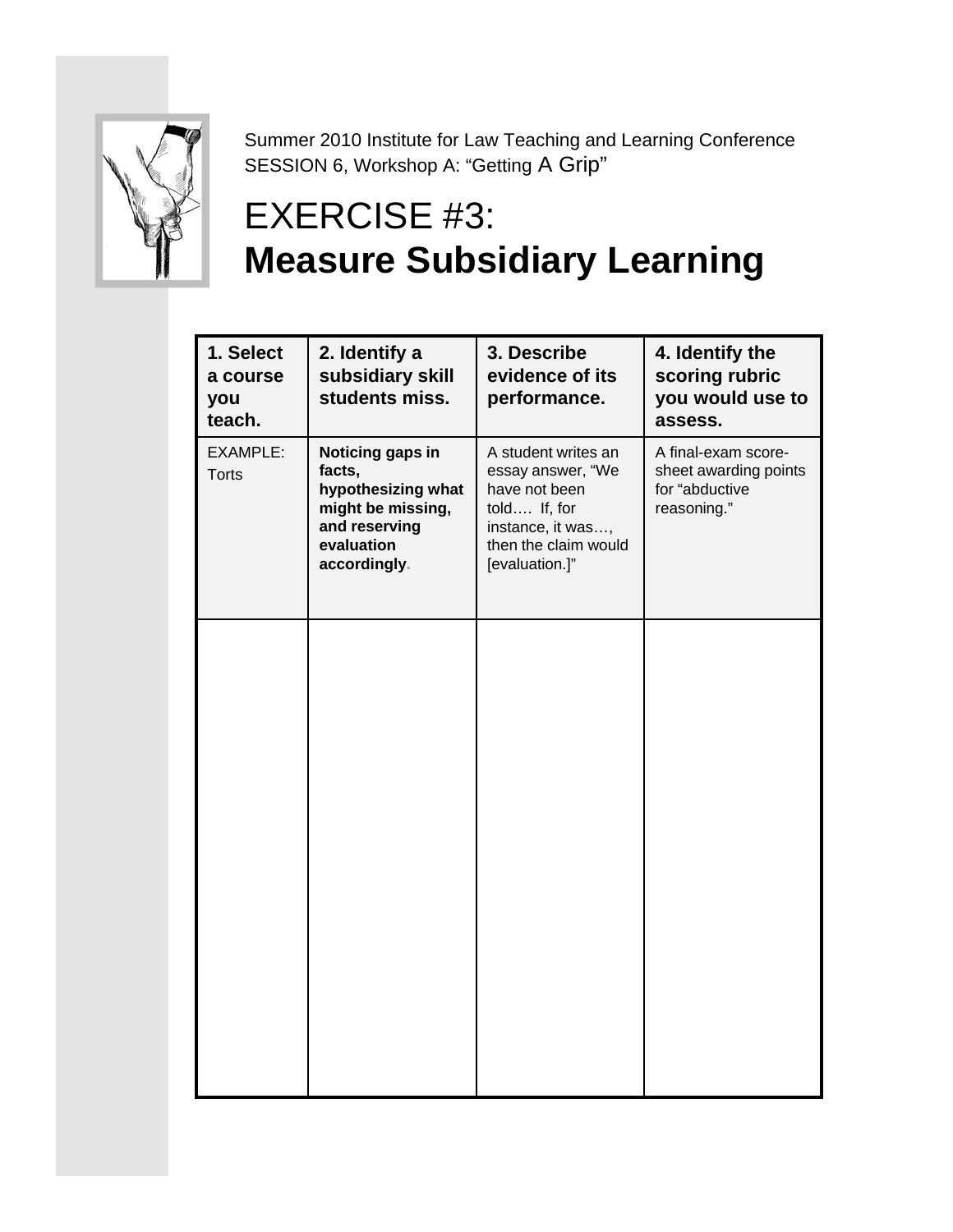

## EXERCISE #4: **Depict Graduate Mission Success**

## **Mission Words**

| Career challenge community                 |
|--------------------------------------------|
| competence discipline diverse              |
| enjoy explore family flexible,             |
| identity <b>master</b> mission opportunity |
| prepared professional <i>quality</i> ready |
| responsible rigorous second career         |
| SENSIBLE service skill SOCial justice      |
| <b>SUCCESS</b> support tailored VISION     |



### **INSTRUCTIONS:**

Circle words above, cross off other words, and write other words until you have captured your school's mission. Then, using each of the words you chose, describe a graduate whom you helped to succeed in law school. Include the graduate's ambitions and challenges when entering law school, the school programs and resources the graduate enjoyed, the skills the graduate developed, and the career opportunity the graduate achieved. Write your description as if it were for a prospective student or employer.

\_\_\_\_\_\_\_\_\_\_\_\_\_\_\_\_\_\_\_\_\_\_\_\_\_\_\_\_\_\_\_\_\_\_\_\_\_\_\_\_\_\_\_\_\_\_\_\_\_\_\_\_\_\_\_\_\_\_\_\_ \_\_\_\_\_\_\_\_\_\_\_\_\_\_\_\_\_\_\_\_\_\_\_\_\_\_\_\_\_\_\_\_\_\_\_\_\_\_\_\_\_\_\_\_\_\_\_\_\_\_\_\_\_\_\_\_\_\_\_\_ \_\_\_\_\_\_\_\_\_\_\_\_\_\_\_\_\_\_\_\_\_\_\_\_\_\_\_\_\_\_\_\_\_\_\_\_\_\_\_\_\_\_\_\_\_\_\_\_\_\_\_\_\_\_\_\_\_\_\_\_ \_\_\_\_\_\_\_\_\_\_\_\_\_\_\_\_\_\_\_\_\_\_\_\_\_\_\_\_\_\_\_\_\_\_\_\_\_\_\_\_\_\_\_\_\_\_\_\_\_\_\_\_\_\_\_\_\_\_\_\_ \_\_\_\_\_\_\_\_\_\_\_\_\_\_\_\_\_\_\_\_\_\_\_\_\_\_\_\_\_\_\_\_\_\_\_\_\_\_\_\_\_\_\_\_\_\_\_\_\_\_\_\_\_\_\_\_\_\_\_\_ \_\_\_\_\_\_\_\_\_\_\_\_\_\_\_\_\_\_\_\_\_\_\_\_\_\_\_\_\_\_\_\_\_\_\_\_\_\_\_\_\_\_\_\_\_\_\_\_\_\_\_\_\_\_\_\_\_\_\_\_ \_\_\_\_\_\_\_\_\_\_\_\_\_\_\_\_\_\_\_\_\_\_\_\_\_\_\_\_\_\_\_\_\_\_\_\_\_\_\_\_\_\_\_\_\_\_\_\_\_\_\_\_\_\_\_\_\_\_\_\_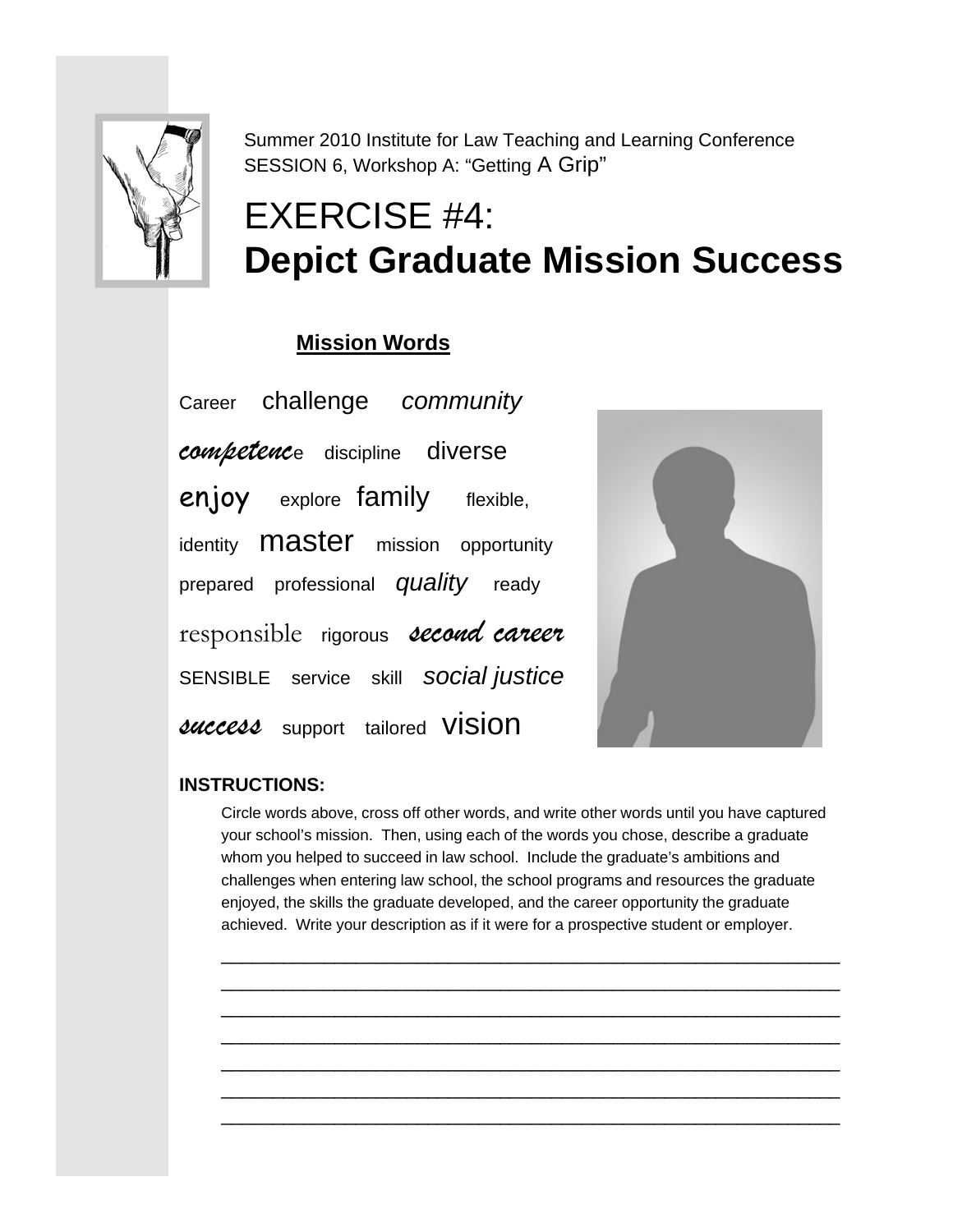### **TEACHING SELF-ASSESSMENT**

(Nelson Miller, Cooley Law School, 2010)

Enter the appropriate scaled number in the blank before each activity using the following scale:

- 0 no evidence having any appreciable positive effect on any student learning
- 1 some evidence having nominal appreciable positive effect on some student learning
- 2 substantial evidence having obvious appreciable positive effect on many student learning<br>3 indisputable evidence having a transformative positive effect on student learning
- indisputable evidence having a transformative positive effect on student learning

### KNOWLEDGE AND PEDAGOGY

| $1 \equiv$          | Define course objectives, 2.1, 3.1, 3.3, 4.1, 6.3, 7.1, 7.10, 9.3, 10.16                        |
|---------------------|-------------------------------------------------------------------------------------------------|
| $2 \equiv$          | Align objectives to standard, 2.1, 3.1, 3.3, 4.1, 6.3, 6.8, 7.1, 7.3, 7.4, 7.6, 7.8, 7.10, 7.18 |
| $3 \equiv$          | Assess learning to objectives, 1.4, 1.5, 2.1, 3.1, 3.3, 4.1, 6.3, 7.1, 7.6, 7.13, 7.18          |
| $4 \equiv$          | Align final exam, 3.3, 4.1, 6.3, 6.5, 7.1, 7.6, 7.13                                            |
| $5$ —               | Offer interim, practice essays, 3.3, 4.1, 7.11, 7.12, 9.1                                       |
| $6\hspace{0.1cm}$   | Offer interim, practice multiple choice, 3.3, 4.1, 7.11, 7.12                                   |
| $7 \equiv$          | Encourage collaborative assessment, 3.3, 4.1, 7.10, 9.1                                         |
|                     | 8 _____ Require attendance, 1.2, 7.16, 7.17, 8.1                                                |
| $9 \equiv$          | Require and facilitate classroom attention, 1.2, 2.1, 3.1, 5.1, 7.4, 7.17, 8.1, 9.1, 9.2        |
| $10$ <sub>——</sub>  | Maintain appropriate pace, 7.11, 8.1, 9.1, 9.4                                                  |
| $11$ <sub>——</sub>  | Maintain appropriate voice, 8.1, 9.2                                                            |
|                     | $12$ <sub>——</sub><br>Maintain expressiveness (movement, eye contact), 7.11, 8.1                |
| $13$ <sub>——</sub>  | Maintain appropriate tone (enthusiasm, rapport, humor), 7.11, 9.2                               |
|                     | 14_____ Require preparation, 1.2, 2.1, 3.1, 5.1, 7.4, 7.17, 8.1, 9.1, 9.2, 9.3                  |
| $15$ <sub>——</sub>  | Encourage student research, 10.26                                                               |
| $16$ <sub>——</sub>  | Actively engage all students in learning, 3.1                                                   |
|                     | 17_____ Activate anchoring knowledge, 6.3                                                       |
|                     | 18____ Engage student analysis (Socratic), 3.1, 6.4, 7.4, 7.6, 8.1, 9.1, 9.2, 10.2, 10.20       |
| $19$ <sub>—</sub>   | Listen to student responses, 9.3                                                                |
| $20$ <sub>___</sub> | Encourage student oral analysis, 9.2                                                            |
| $21$ <sub>—</sub>   | Encourage student written analysis, 9.2, 10.28                                                  |
|                     | 22____ Encourage student reflection, 10.20                                                      |
| $23$ <sub>—</sub>   | Create climate of trust, openness, and patience 10.20                                           |
| $24$ <sub>——</sub>  | Promote student synthesis of material, 11.5                                                     |
| $25\_\_$            | Promote student evaluation of material, 11.6                                                    |
| $26$ <sub>——</sub>  | Organize subject, 2.1, 3.1, 6.8, 9.1                                                            |
| $27\_$              | Demonstrate concept mapping, schematizing                                                       |
|                     | 28____ Demonstrate substantive knowledge, 10.3                                                  |
| $29$ <sub>—</sub>   | Support diversity in learning styles, 3.2, 3.4, 6.7, 7.2, 9.1, 9.2, 9.3                         |
| $30$ <sub>——</sub>  | Use hypotheticals and examples, 9.1, 9.3                                                        |
| $31$ <sub>——</sub>  | Use graphic and visual aids, 3.2, 3.4, 7.2, 9.3                                                 |
| $32$ <sub>——</sub>  | Use storytelling aids, 3.2, 3.4, 9.3                                                            |
| $33$ <sub>—</sub>   | Use role play exercises, 3.2, 3.4, 9.1                                                          |
| $34$ <sub>——</sub>  | Encourage peer learning (small group work), 3.2, 3.4, 7.2, 9.1                                  |
| $35$ <sub>——</sub>  | Encourage student mutual support, 3.2, 3.4, 7.2, 9.1                                            |
| $36$ <sub>——</sub>  | Encourage student respect for others, 3.2, 3.4, 7.2, 9.1                                        |
| $37$ <sub>——</sub>  | Encourage student-centered discussion, 3.2                                                      |
| $38$ <sub>——</sub>  | Assist with memory tools (mnemonics), 9.1                                                       |

### SKILLS AND PRACTICE

- 39\_\_\_ Demonstrate practical knowledge, 2.1, 6.8, 7.1, 7.3, 7.18, 10.3, 10.17
- 40\_\_\_ Use practice examples, 2.1, 7.7, 7.18, 9.1, 9.3
- 41\_\_\_ Reflect practice management, 2.1, 7.7, 10.9, 10.29
- 42\_\_\_ Explore practical aspects, 2.1, 7.7, 9.3
- 43\_\_\_ Engage students in problem solving, 10.1, 10.27 11.4
- 44\_\_\_ Engage students in factual investigation, 10.4, 10.27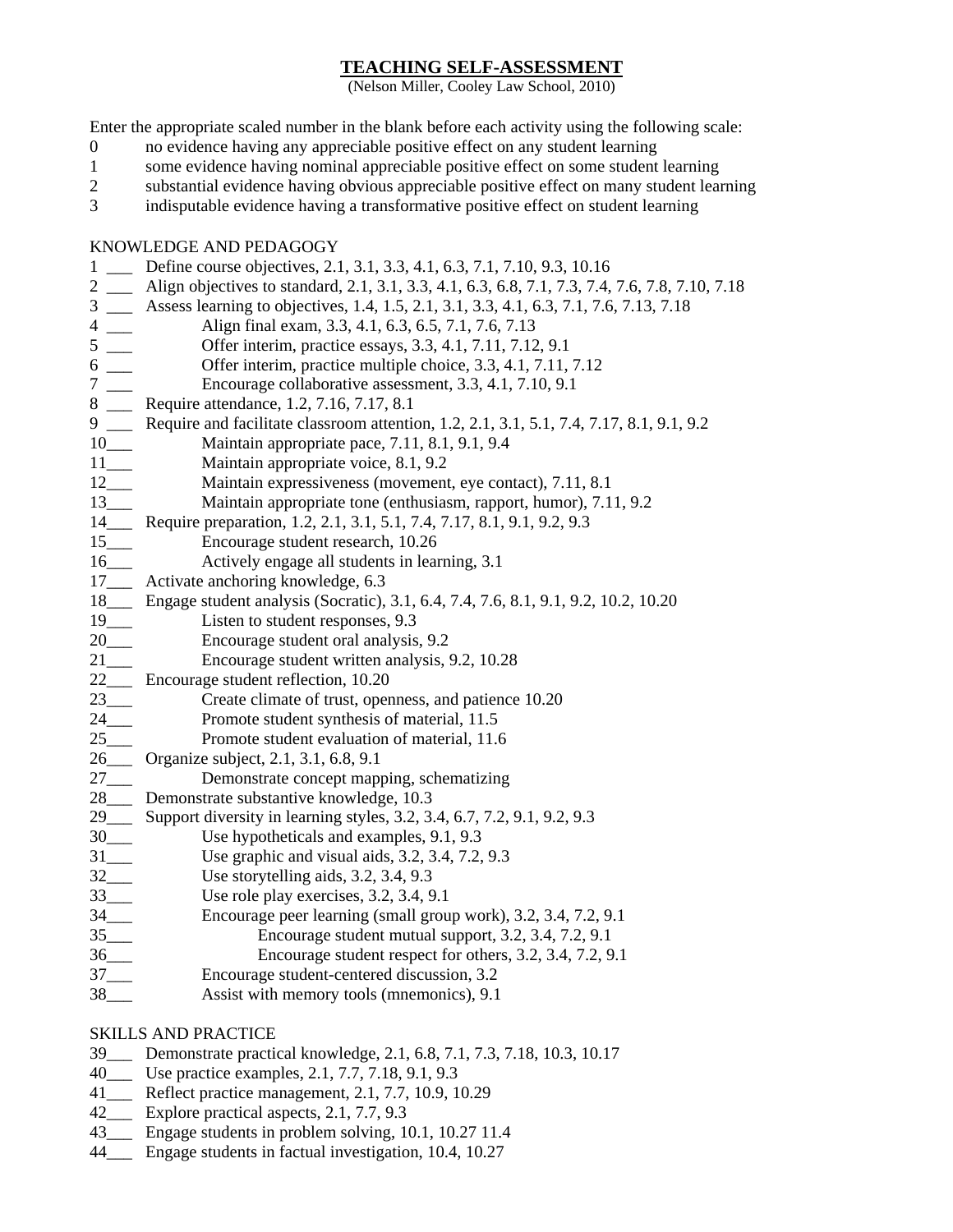- 45\_\_\_ Develop students' oral communication, 10.5, 10.27
- 46\_\_\_ Develop students' written communication, 10.5, 10.27
- 47\_\_\_ Explore counseling relationship, 10.6
- 48\_\_\_ Develop negotiation skills, 10.7, 10.27

### PROFESSIONALISM AND ETHICS

|                             | 49_____ Model professionalism in class, 2.1, 3.3, 5.1, 6.1, 6.2, 10.10            |
|-----------------------------|-----------------------------------------------------------------------------------|
| $50$ <sub>——</sub>          | Start timely, 1.1, 3.3, 5.1                                                       |
| $51$ <sub>—</sub>           | Record attendance, 1.2, 3.3, 5.1, 7.4                                             |
| $52$ <sub>——</sub>          | Structure agenda, 1.2, 3.3, 5.1, 9.2                                              |
| $53$ <sub>——</sub>          | Conduct with dignity, 1.2, 3.3, 5.1, 6.4, 6.7, 9.4                                |
|                             | $54$ <sub>——</sub><br>Conduct with decorum, 1.2, 3.3, 5.1, 6.4, 6.7, 9.4          |
|                             | $55$ <sub>——</sub><br>Control class, 1.2, 3.3, 5.1, 8.1, 9.2, 9.4                 |
|                             | $56$ <sub>——</sub><br>Use audible voice, $8.1, 9.2$                               |
|                             | Show good energy, 8.1, 9.2, 9.4                                                   |
|                             | $57 - 58 - 58$<br>Demonstrate respect for student diversity, 3.3, 5.1, 6.4, 10.13 |
|                             | $59$ <sub>——</sub><br>Exhibit authority, 1.2, 3.3                                 |
| $60$ <sub>____</sub>        | Interact with humility, $1.3$ , $3.3$ , $5.1$ , $6.4$                             |
|                             | 61_____ Infuse ethics into curriculum, 2.1, 3.3, 5.1, 6.1, 6.2, 6.7, 10.10, 10.12 |
| $62$ <sub>——</sub>          | Use ethics examples, $2.1$ , $3.3$ , $5.1$                                        |
|                             | Conduct ethics inquiries, 2.1, 3.3, 5.1, 10.30                                    |
|                             | Use moral language, 2.1, 3.3, 5.1, 6.2, 6.7, 10.33                                |
| $63$<br>$64$<br>$65$<br>$-$ | Instruct in ethical rules, 2.1, 3.3, 5.1, 6.2, 10.10                              |
|                             | $66$ <sub>——</sub><br>Include historical material, 7.6, 7.9                       |
| $67$ <sub>——</sub>          | Include values instruction, 7.6, 7.9, 10.11, 10.12, 10.13, 10.14, 10.31, 10.33    |
| $68$ <sub>——</sub>          | Sponsor volunteer projects, 2.1, 3.3, 5.1, 7.7                                    |
|                             | 69_____ Model professionalism outside of class, 2.1, 3.3, 5.1, 6.1, 6.2, 7.19     |
| $70$ <sub>——</sub>          | Participate in pro bono service, 2.1, 3.3, 5.1, 6.9, 7.7, 7.19                    |
| $71$ <sub>—</sub>           | Participate in public interest legal work, 6.10, 7.19                             |
| $72$ <sub>——</sub>          | Participate in efforts to improve the profession, 2.1, 3.3, 5.1, 6.9, 6.10, 7.19  |

#### STUDENT SUPPORT AND RETENTION

|                     | 73____ Develop syllabus, 3.1, 3.2, 7.15, 9.1, 9.2                             |
|---------------------|-------------------------------------------------------------------------------|
| $74$ <sub>——</sub>  | Identify course logistics, 3.1, 3.2, 7.15                                     |
| $75$ <sub>——</sub>  | State general objectives, 3.1, 3.2, 3.3, 4.1, 7.1, 9.1                        |
| $76$ <sub>——</sub>  | State unit objectives, 3.1, 3.2, 3.3, 4.1, 7.1, 9.1                           |
| $77$ <sub>——</sub>  | Define student responsibilities, 3.1, 3.2, 3.3, 7.15                          |
| $78\__$             | Disclose attendance requirements, 3.1, 3.2, 3.3, 7.16                         |
| $79$ <sub>—</sub>   | Disclose preparation requirements, 3.1, 3.2, 3.3                              |
| $80$ <sub>——</sub>  | Identify assignments, 3.1, 3.2, 3.3                                           |
| $81$ <sub>——</sub>  | Guide in efficient studying, 3.1, 3.2, 7.15                                   |
| 82                  | Direct to supportive materials, 3.1, 3.2, 7.15                                |
| $83$ <sub>——</sub>  | Describe assessment, 3.2, 3.3, 4.1, 6.5, 7.1, 7.13, 9.1                       |
| $84$ <sub>——</sub>  | Disclose exam format, 3.2, 3.3, 6.5, 9.1                                      |
| $85$ <sub>——</sub>  | Disclose exam objective, 3.2, 3.3, 6.5, 9.1                                   |
| $86$ <sub>——</sub>  | Disclose grading method, 3.2, 3.3, 6.5                                        |
|                     | 87 Remain accessible, 1.3, 3.1, 3.2, 5.1, 6.1, 6.6, 7.2, 7.5, 7.14, 7.15, 9.5 |
| $88$ <sub>——</sub>  | Disclose contact information, 1.3, 3.1, 3.2, 6.6, 7.15, 9.5                   |
| $89$ <sub>---</sub> | Hold office hours, 1.3, 3.1, 3.2, 6.6, 7.15, 9.5                              |
| $90$ <sub>——</sub>  | Return student e-mails, 1.3, 3.1, 3.2, 6.6, 9.5                               |
| $91$ <sub>—</sub>   | Attend student social events, 1.3, 3.2, 5.1, 6.6                              |
| $92$ <sub>—</sub>   | Engage in meaningful faculty advising, 1.3, 2.1, 6.6                          |
| $93$ <sub>——</sub>  | Know and promote advising mission, 1.3, 6.6                                   |
| $94$ <sub>——</sub>  | Incorporate advising concepts, 1.3, 6.6                                       |
| $95$ <sub>——</sub>  | Share advising information, 1.3, 6.6                                          |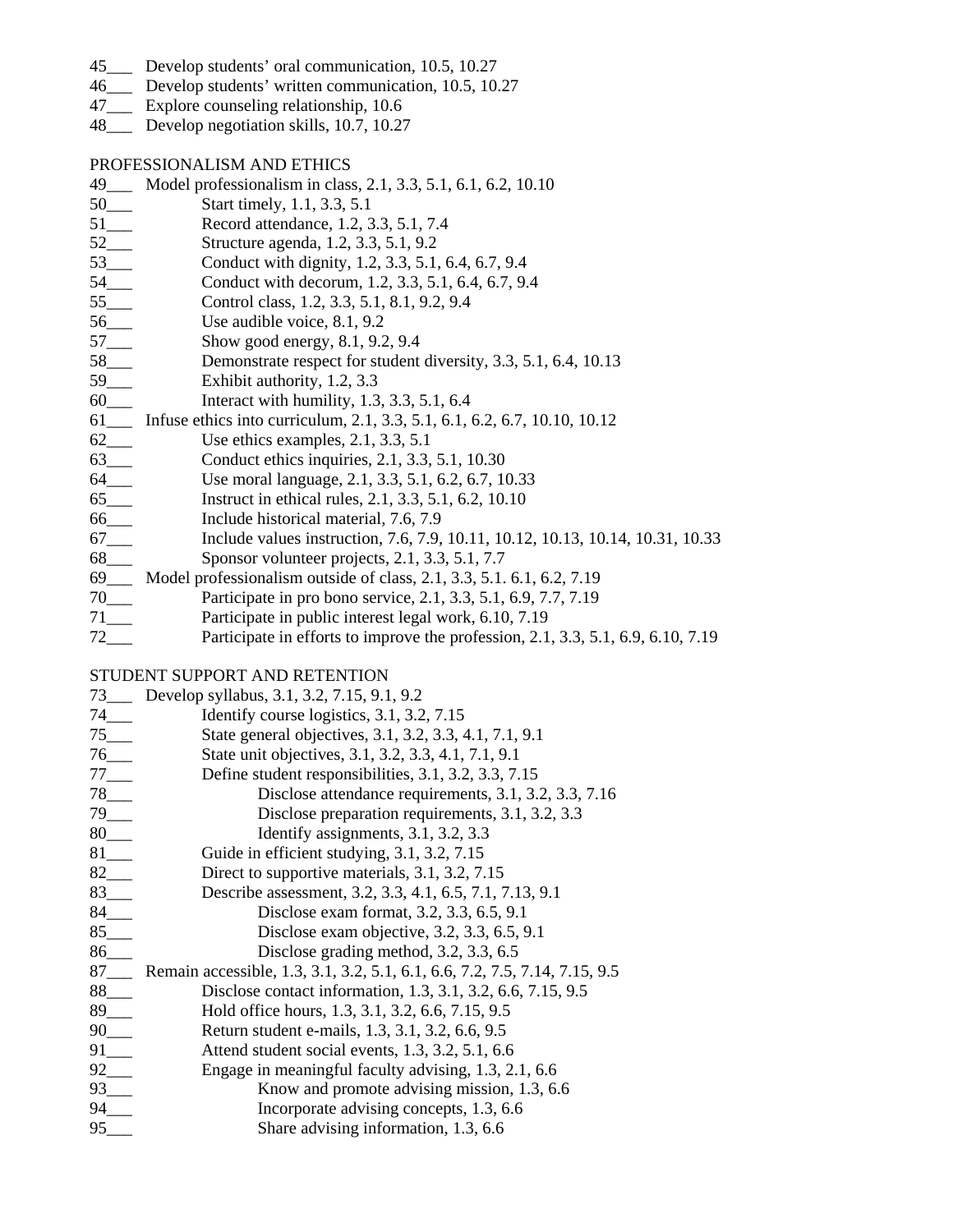- 96\_\_\_ Exercise advising interpersonal skills, 1.3, 6.6
- 97 Conduct review sessions, 3.1, 3.2, 7.15, 9.1
- 98 Employ teaching assistants, 3.1, 3.2, 7.15
- 99 Teach learning strategies, 3.2, 6.3
- 100\_\_ Demonstrate cognitive (learning, encoding) strategies, 3.2, 6.3
- 101 Encourage metacognitive (planning, monitoring) strategies, 3.2, 6.3
- 102\_\_ Facilitate resource (time, effort, social support) management, 3.2, 6.3

#### TECHNOLOGY AND INNOVATION

- 103\_\_ Maintain TWEN page, 3.1, 3.3, 3.4, 7.15, 9.1, 9.3, 10.38
- 104\_ Include syllabus, 3.1, 3.3, 3.4
- 105\_\_ Select CALI lessons, 3.1, 3.3, 3.4, 7.12, 7.15
- 106 Offer discussion forum, 3.1, 3.3, 3.4
- 107 Use live discussion sessions, 3.1, 3.3, 3.4
- 108\_\_ Offer quizzes, 3.1, 3.3, 3.4, 7.12
- 109\_\_ Use PowerPoint or equivalent, 3.1, 3.3, 3.4, 8.1, 10.38
- 110\_\_ Use video clips, 3.1, 3.3, 3.4, 9.3
- 111\_\_ Develop computer skills, 3.1, 3.3, 3.4
- 112\_\_ Attend technology training, 3.1, 3.3, 3.4
- 113\_\_ Communicate technology needs, 3.1, 3.3, 3.4
- 114\_\_ Resource with Center for Instructional Support, 3.3, 10.38
- 115\_\_ Mentor other professors, 3.3
- 116\_\_ Seek mentoring of other professors, 3.3, 10.38
- 117\_\_ Support faculty teaching roundtables, 3.3, 10.38
- 118\_\_ Support Center for Instructional Support conferences, 3.3, 10.38
- 119\_\_ Assess teaching, 3.3, 4.1, 6.3, 7.8, 7.19, 10.11, 10.14, 10.38, 11.6
- 120\_\_ Encourage peer review, 3.3
- 121\_\_ Classroom observation by peers, 3.3
- 122\_ Facilitate supervisory review, 3.3
- 123\_\_ Classroom observation by supervisor, 3.3
- 124\_\_ Videotape teaching, 3.3
- 125\_ Invite Center for Instructional Support review, 3.3
- 126 Maintain professional development goals, 3.1
- 127\_\_ Familiarize with professional standards, 3.1

#### APPENDIX: ASSESSMENT STANDARDS

#### 1 THOMAS M. COOLEY LAW SCHOOL EMPLOYMENT CONTRACT

1.1 VIII.A. "The Professor agrees to give instruction in accordance with the established policies of the School, in courses designated by the School."

1.2 VIII.B. "The Professor agrees to appear promptly at the place and time designated for the conduct of such classes; to conduct each class for 50 minutes per assigned credit hour as appointed; to preside over such classes with dignity and decorum, requiring the attendance, attention, and preparation of the students; to observe all regulations of the School respecting conduct in and about the classrooms; and to require the observance of such rules by all students in attendance.'

1.3 VIII.C. "In keeping with the Professor's responsibility as an advisor and teacher, the Professor further agrees to meet with his or her assigned advisees to discuss academic questions and other law school related matters, and to meet with students enrolled in his or her classes to discuss the subject matter of those classes, if a meeting is requested by those students. The Professor agrees to have regular and reasonable office hours throughout the term for these purposes."

1.4 VIII.D. "The Professor agrees to present to the Dean, or his designate, no later than noon on Wednesday of the thirteenth week of each term an examination in the subject matter of the course, which examination shall constitute a fair test of the achievement of the students."

1.5 VIII.D. "The Professor agrees to grade such bluebooks or examinations in a fair and impartial manner according to the grading system in use by the School, and to present such grades to the Dean as required in Paragraph E."

1.6 VIII.F. "In addition to the foregoing instructional duties, the Professor agrees to perform all other usual and customary academic assignments as requested by the Dean, to participate in the work of the Faculty Conference as a member thereof, and to attend such meetings, convocations, and gatherings as shall from time to time be called by the President and the Dean."

1.7 IX.A. "The current provisions of the American Bar Association standards governing approval of law schools as they relate to maximum teachings loads and other rights, duties, and prerogatives of faculty members shall be and become part of this contract by reference thereto."

#### 2 SCHOOL MISSION

2.1 "The Mission of the Thomas M. Cooley Law School is to prepare its graduates for entry into the legal profession through an integrated program with practical legal scholarship as its guiding principle and focus. The preparation for practice mission means that Cooley graduates must: (1) master the basic fundamentals and skills required for the competent practice of law and representation of clients; (2) master the substantive knowledge and skills required for passage of the bar examination and admission to the bar; and (3) understand and embrace the legal, moral, ethical, and professional responsibilities of lawyers."

#### 3 VISION STATEMENT AND STRATEGIES

3.1 "The Thomas M. Cooley Law School's vision for the coming decade is to be: 1. America's largest law school; 2. The best law school in the country at preparing its graduates for the practice of law; 3. The most affordable unsubsidized private law school in the nation; 4. A leader in the innovative and flexible delivery of legal education; and 5. Financially strong."

3.2 "In order to become the largest law school in America, the School intends to: 1. Reduce its current academic and non-academic attrition rates; 2. Increase its enrollment of students whose LSAT scores are at or above the median; 3. Expand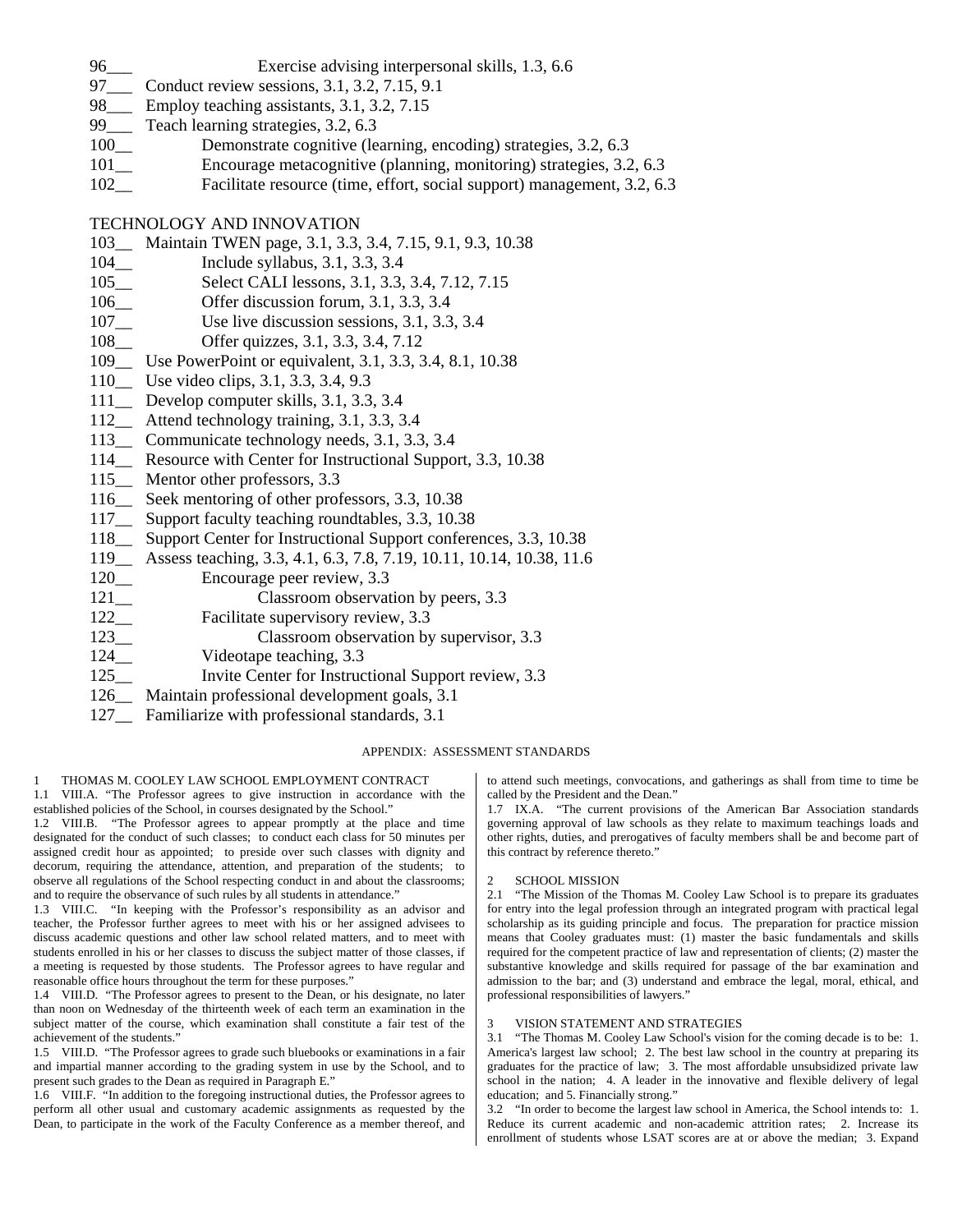through strategic partnerships and alliances; and 4. Open new markets, perhaps with additional degree programs, branch campuses, and distance education."

3.3 "In order to become the best at practice preparation, the School intends to: 1.Create a comprehensive assessment system that measures the success of our students and graduates in mastering practice and analytical skills, passing bar examinations, and embracing professional responsibility; 2. Effectively deliver legal education with superior results, including high bar passage rates and high employment rates among graduates; 3. Enhance programs and courses to help graduates prepare to practice law with professionalism and good character; and 4. Introduce state-of-theart facilities for teaching practice skills."

3.4 "In order to be a leader in innovation, the School intends to: 1. Adopt an aggressive approach to change; 2. Increase the School's use of technology to enhance the education of Cooley students in the use of technology; 3. Create new programs and classes to prepare students for practice; and 4. Introduce new modes of delivery of legal education."

#### THE BAR RESULTS IMPROVEMENT PLAN

4.1 "a. Upgrade the Quality of Incoming Classes. b. Conduct a Law School Qualification Program. c. Hasten Evaluation of First Semester Students. d. Restrict Academic Probation. e. Make Course Examinations Reflect Bar Examination Format and Content. f. Encourage Every Student to Take a Practice Multi-State Bar Examination."

#### THE PROFESSIONALISM PLAN

5.1 "4. Consider further refinements to the curriculum to infuse professionalism themes. 5. Expand the role of lawyer/mentors in each student's development. 6. Monitor professionalism of students. … 9. Create a student ethical oath and standards of professionalism. 10. Bring legal professionals' influence into the school and the lives of each and every student. … 13. Continue to emphasize professionalism among faculty, staff, and administrators, and ensure that there are systems in place to review and address unprofessional conduct. … 16. Create a place for student social interaction with staff and faculty. 17. Formally adopt the AALS recommendations on commitment to public service. 18. Create an institute for principled administration in higher learning."

#### 6 AALS LAW PROFESSOR'S GOOD PRACTICES

6.1 "I. RESPONSIBILITIES TO STUDENTS. As teachers, scholars, counselors, mentors, and friends, law professors can profoundly influence students' attitudes concerning professional competence and responsibility. Professors should assist students to recognize the responsibility of lawyers to advance individual and social justice.

6.2 "Because of their inevitable function as role models, professors should be guided by the most sensitive ethical and professional standards.

6.3 "Law professors should aspire to excellence in teaching and to mastery of the doctrines and theories of their subjects. They should prepare conscientiously for class and employ teaching methods appropriate for the subject matters and objectives of their courses. The objectives and requirements of their courses, including applicable attendance and grading rules, should be clearly stated. Classes should be met as scheduled or, when this is impracticable, classes should be rescheduled at a time reasonably convenient for students, or alternative means of instruction should be provided.

6.4 "Law professors have an obligation to treat students with civility and respect and to foster a stimulating and productive learning environment in which the pros and cons of debatable issues are fairly acknowledged. Teachers should nurture and protect intellectual freedom for their students and colleagues. If a professor expresses views in class that were espoused in representing a client or in consulting, the professor should make appropriate disclosure.

6.5 "Evaluation of student work is one of the fundamental obligations of law professors. Examinations and assignments should be conscientiously designed and all student work should be evaluated with impartiality. Grading should be done in a timely fashion and should be consistent with standards recognized as legitimate within the university and the profession. A student who so requests should be given an explanation of the grade assigned.

6.6 "Law professors should be reasonably available to counsel students about academic matters, career choices, and professional interests. In performing this function, professors should make every reasonable effort to ensure that the information they transmit is timely and accurate. When in the course of counseling a law professor receives information that the student may reasonably expect to be confidential, the professor should not disclose that information unless required to do so by university rule or applicable law. Professors should inform students concerning the possibility of such disclosure. …

6.7 "Discriminatory conduct based on such factors as race, color, religion, national origin, sex, sexual orientation, disability or handicap, age, or political beliefs is unacceptable in the law school community. Law professors should seek to make the law school a hospitable community for all students and should be sensitive to the harmful consequences of professorial or student conduct or comments in classroom discussions or elsewhere that perpetuate stereotypes or prejudices involving such factors. Law professors should not sexually harass students and should not use their role or position to induce a student to enter into a sexual relationship, or to subject a student to a hostile academic environment based on any form of sexual harassment. …"

6.8 "II. RESPONSIBILITIES AS SCHOLARS. … In teaching, as well as in research, writing, and publication, the scholarship of others is indispensable to one's own. A law professor thus has a responsibility to be informed concerning the relevant scholarship of others in the fields in which the professor writes and teaches. To keep current in any field of law requires continuing study. To this extent the professor, as a scholar, must remain a student. As a corollary, law professors have a responsibility to engage in their own research and publish their conclusions. In this way, law professors participate in an intellectual exchange that tests and improves their knowledge of the field, to the ultimate benefit of their students, the profession, and society.'

6.9 "V. RESPONSIBILITIES TO THE BAR AND GENERAL PUBLIC. … One of the traditional obligations of members of the bar is to engage in uncompensated public service or pro bono legal activities. As role models for students and as members of the legal profession, law professors share this responsibility. This responsibility can be met in a variety of ways, including direct client contact through legal aid or public defender offices (whether or not through the law school), participating in the legal work of public interest organizations, lecturing in continuing legal education programs, educating public school pupils or other groups concerning the legal system, advising local, state and national government officials on legal issues, engaging in legislative drafting, or other law reform activities.

6.10 "The fact that a law professor's income does not depend on serving the interests of private clients permits a law professor to take positions on issues as to which practicing lawyers may be more inhibited. With that freedom from economic pressure goes an enhanced obligation to pursue individual and social justice."

#### ABA TEACHING STANDARDS

7.1 "Standard 301. Objectives. (a) A law school shall maintain an educational program that prepares its students for admission to the bar and effective and responsible participation in the legal profession.

7.2 "(b) A law school shall ensure that all students have reasonably comparable opportunities to take advantage of the school's educational program, co-curricular programs, and other educational benefits.

7.3 "Interpretation 301-1: A law school shall maintain an educational program that prepares its students to address current and anticipated legal problems. …

7.4 "Interpretation 301-3: Among the factors to be considered in assessing the extent to which a law school complies with this Standard are the rigor of its academic program, including its assessment of student performance, and the bar passage rates of its graduates.

7.5 "Interpretation 301-4: Among the factors to consider in assessing compliance with Standard 301(b) are whether students have reasonably comparable opportunities to benefit from regular interaction with full-time faculty and other students, from such co-curricular programs as journals and competition teams, and from special events such as lecture series and short-time visitors. …

7.6 "Standard 302. Curriculum. (a) A law school shall require that each student receive substantial instruction in: (1) the substantive law generally regarded as necessary to effective and responsible participation in the legal profession; (2) legal analysis and reasoning, legal research, problem solving, and oral communication; (3) writing in a legal context, including at least one rigorous writing experience in the first year and at least one additional rigorous writing experience after the first year; (4) other professional skills generally regarded as necessary for effective and responsible participation in the legal profession; and (5) the history, goals, structure, values, rules, and responsibilities of the legal profession and its members.

7.7 "(b) A law school shall offer substantial opportunities for: (1) live-client or other real-life practice experiences, appropriately supervised and designed to encourage reflection by students on their experiences and on the values and responsibilities of the legal profession, and the development of one's ability to assess his or her performance and level of competence; (2) student participation in pro bono activities; and (3) small group work through seminars, directed research, small classes, or collaborative work. …

7.8 "Interpretation 302-8: A law school shall engage in periodic review of its curriculum to ensure that it prepares the school's graduates to participate effectively and responsibly in the legal profession.

7.9 "Interpretation 302-9: The substantial instruction in the history, structure, values, rules, and responsibilities of the legal profession and its members required by Standard 302(a)(5) includes instruction in matters such as the law of lawyering and the Model Rules of Professional Conduct of the American Bar Association.

7.10 "Standard 303. ACADEMIC STANDARDS AND ACHIEVEMENT. (a) A law school shall have and adhere to sound academic standards, including clearly defined standards for good standing and graduation.

7.11 "(b) A law school shall monitor students' academic progress and achievement from the beginning of and periodically throughout their studies.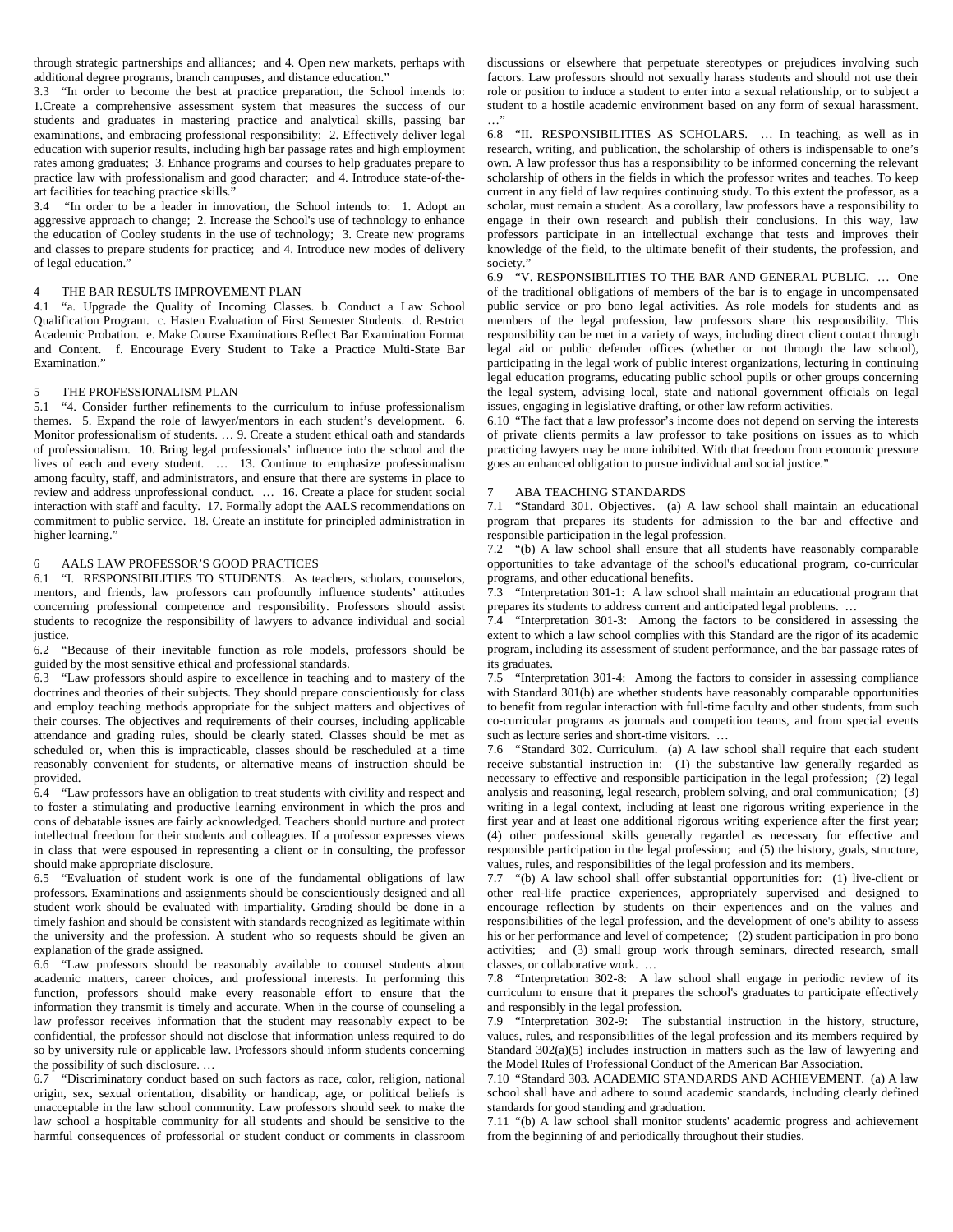7.12 "(c) A law school shall not continue the enrollment of a student whose inability to do satisfactory work is sufficiently manifest so that the student's continuation in school would inculcate false hopes, constitute economic exploitation, or detrimentally affect the education of other students.

7.13 "Interpretation 303-1: Scholastic achievement of students shall be evaluated by examinations of suitable length and complexity, papers, projects, or by assessment of performances of students in the role of lawyers.

7.14 "Interpretation 303-2: A law school shall provide academic advising to students to communicate effectively to them the school's academic standards and graduation requirements and guidance regarding course selection and sequencing. Academic advising should include assisting each student with planning a program of study consistent with that student's goals.

7.15 "Interpretation 303-3: A law school shall provide the academic support necessary to assure each student a satisfactory opportunity to complete the program, graduate, and become a member of the legal profession. This obligation may require a school to create and maintain a formal academic support program.

7.16 "Standard 304. Course of Study and Academic Calendar. … (d) A law school shall require regular and punctual class attendance. …

7.17 "Interpretation 304-6: A law school shall demonstrate that it has adopted and enforces policies insuring that individual students satisfy the requirements of this Standard, including the implementation of policies relating to class scheduling, attendance, and limitation on employment. …

7.18 "Standard 401. Qualifications. A law school shall have a faculty whose qualifications and experience are appropriate to the stated mission of the law school and to maintaining a program of legal education consistent with the requirements of Standards 301 and 302. The faculty shall possess a high degree of competence, as demonstrated by its education, experience in teaching or practice, teaching effectiveness, and scholarly research and writing.

7.19 "Standard 404. Responsibilities of Full-Time Faculty. (a) A law school shall establish policies with respect to a full-time faculty member's responsibilities in teaching, scholarship, service to the law school community, and professional activities outside the law school. The policies need not seek uniformity among faculty members, but should address: (1) Faculty teaching responsibilities, including carrying a fair share of the law school's course offerings, preparing for classes, being available for student consultation, participating in academic advising, and creating an atmosphere in which students and faculty may voice opinions and exchange ideas; (2) Research and scholarship, and integrity in the conduct of scholarship, including appropriate use of student research assistants, acknowledgment of the contributions of others, and responsibility of faculty members to keep abreast of developments in their specialties; (3) Obligations to the law school and university community, including participation in the governance of the law school; (4) Obligations to the profession, including working with the practicing bar and judiciary to improve the profession; and (5) Obligations to the public, including participation in pro bono activities. …"

#### 8 ABA ACCREDITATION ASSESSMENT TOOL

8.1 "CLASSROOM VISITATION. 1. Course Name: 2. Instructor: 3. Evaluator: 4. Date of Visit: Arrived: Departed: 5. Approximate number of students attending: b. Number registered: 6.a. Room number: b. Was the room adequate (seating, sightlines, acoustics, lighting, technology)? 7. If you were present at the start of class, was attendance taken and, if so, by what method? 8. If you were present at the start of class, did it begin on time? Did students arrive on time? 9. The general subject matter considered in the class: 10. The method or methods of instruction: 11. Was the class intellectually stimulating and rigorous? 12. Did the instructor appear prepared? 13. Did the students appear prepared and interested? 14. Did the instructor interact with the students and did the class actively participate in discussion? 15. Did the instructor follow up weak answers by students and press students for more complete answers? 16. To what degree did the class go beyond superficial considerations? 17. Additional strong or weak points concerning the class: 18. Other comments on the class or the classroom: 19. Overall impression of the class on a scale of 1-10 (10 being highest):"

- 9 STUDENT EVALUATIONS OF FACULTY
- 9.1 "Techniques. *This section not reproduced.*"
- 9.2 "Process. *This section not reproduced.*"
- 9.3 "Approach. *This section not reproduced.*"
- 9.4 "Behavior. *This section not reproduced"*
- 9.5 "Support. *This section not reproduced.*"

#### 10 ABA MacCRATE REPORT

Fundamental Lawyering Skills

10.1 Skill § 1: In order to develop and evaluate strategies for solving a problem or accomplishing an objective, a lawyer should be familiar with the skills and concepts involved in: 1.1 Identifying and Diagnosing the Problem; 1.2 Generating Alternative Solutions and Strategies; 1.3 Developing a Plan of Action; 1.4 Implementing the Plan; 1.5 Keeping the Planning Process Open to New Information and New Ideas.

10.2 Skill § 2: In order to analyze and apply legal rules and principles, a lawyer should be familiar with the skills and concepts involved in: 2.1 Identifying and Formulating Legal Issues; 2.2 Formulating Relevant Legal Theories; 2.3 Elaborating Legal Theory; 2.4 Evaluating Legal Theory; 2.5 Criticizing and Synthesizing Legal Argumentation.

10.3 Skill § 3: In order to identify legal issues and to research them thoroughly and efficiently, a lawyer should have: 3.1 Knowledge of the Nature of Legal Rules and Institutions; 3.2 Knowledge of and Ability to Use the Most Fundamental Tools of Legal Research; 3.3 Understanding of the Process of Devising and Implementing a Coherent and Effective Research Design.

10.4 Skill § 4: In order to plan, direct, and (where applicable) participate in factual investigation, a lawyer should be familiar with the skills and concepts involved in: 4.1 Determining the Need for Factual Investigation; 4.2 Planning a Factual Investigation; 4.3 Implementing the Investigative Strategy; 4.4 Memorializing and Organizing Information in an Accessible Form; 4.5 Deciding Whether to Conclude the Process of Fact-Gathering; 4.6 Evaluating the Information That Has Been Gathered.

10.5 Skill § 5: In order to communicate effectively, whether orally or in writing, a lawyer should be familiar with the skills and concepts involved in: 5.1 Assessing the Perspective of the Recipient of the Communication; 5.2 Using Effective Methods of Communication.

10.6 Skill § 6: In order to counsel clients about decisions or courses of action, a lawyer should be familiar with the skills and concepts involved in: 6.1 Establishing a Counseling Relationship That Respects the Nature and Bounds of a Lawyer's Role; 6.2 Gathering Information Relevant to the Decision to Be Made; 6.3 Analyzing the Decision to Be Made; 6.4 Counseling the Client About the Decision to Be Made; 6.5 Ascertaining and Implementing the Client's Decision.

10.7 Skill § 7: In order to negotiate in either a dispute-resolution or transactional context, a lawyer should be familiar with the skills and concepts involved in: 7.1 Preparing for Negotiation; 7.2 Conducting a Negotiation Session; 7.3 Counseling the Client About the Terms Obtained From the Other Side in the Negotiation and Implementing the Client's Decision.

10.8 Skill § 8: In order to employ-or to advise a client about-the options of litigation and alternative dispute resolution, a lawyer should understand the potential functions and consequences of these processes and should have a working knowledge of the fundamentals of: 8.1 Litigation at the Trial-Court Level; 8.2 Litigation at the Appellate Level; 8.3 Advocacy in Administrative and Executive Forums; 8.4 Proceedings in Other Dispute-Resolution Forums.

10.9 Skill § 9: In order to practice effectively, a lawyer should be familiar with the skills and concepts required for efficient management, including: 9.1 Formulating Goals and Principles for Effective Practice Management; 9.2 Developing Systems and Procedures to Ensure that Time, Effort, and Resources Are Allocated Efficiently; 9.3 Developing Systems and Procedures to Ensure that Work is Performed and Completed at the Appropriate Time; 9.4 Developing Systems and Procedures for Effectively Working with Other People; 9.5 Developing Systems and Procedures for Efficiently Administering a Law Office.

10.10 Skill § 10: In order to represent a client consistently with applicable ethical standards, a lawyer should be familiar with: 10.1 The Nature and Sources of Ethical Standards; 10.2 The Means by Which Ethical Standards are Enforced; 10.3 The Processes for Recognizing and Resolving Ethical Dilemmas.

## **Fundamental Values of the Profession**<br>10.11 **Value 8.1:** As a member of a

Value  $§$  1: As a member of a profession dedicated to the service of clients, a lawyer should be committed to the values of: 1.1 Attaining a Level of Competence in One's Own Field of Practice; 1.2 Maintaining a Level of Competence in One's Own Field of Practice; 1.3 Representing Clients in a Competent Manner.

10.12 Value § 2: As a member of a profession that bears special responsibilities for the quality of justice, a lawyer should be committed to the values of: 2.1 Promoting Justice, Fairness, and Morality in One's Own Daily Practice; Contributing to the Profession's Fulfillment of its Responsibility to Ensure that Adequate Legal Services Are Provided to Those Who Cannot Afford to Pay for Them; 2.3 Contributing to the Profession's Fulfillment of its Responsibility to Enhance the Capacity of Law and Legal Institutions to Do Justice.

10.13 Value § 3: As a member of a self-governing profession, a lawyer should be committed to the values of: 3.1 Participating in Activities Designed to Improve the Profession; 3.2 Assisting in the Training and Preparation of New Lawyers; 3.3 Striving to Rid the Profession of Bias Based on Race, Religion, Ethnic Origin, Gender, Sexual Orientation, or Disability, and to Rectify the Effects of These Biases.

10.14 Value § 4: As a member of a learned profession, a lawyer should be committed to the values of: 4.1 Seeking Out and Taking Advantage of Opportunities to Increase His or Her Knowledge and Improve His or Her Skills; 4.2 Selecting and Maintaining Employment That Will Allow the Lawyer to Develop As a Professional and to Pursue His or Her Professional and Personal Goals.

#### **Enhancing Professional Development During the Law School Years**

10.15 1. Law schools and the practicing bar should look upon the development of lawyers as a common enterprise, recognizing that legal educators and practicing lawyers have different capacities and opportunities to impart to future lawyers the